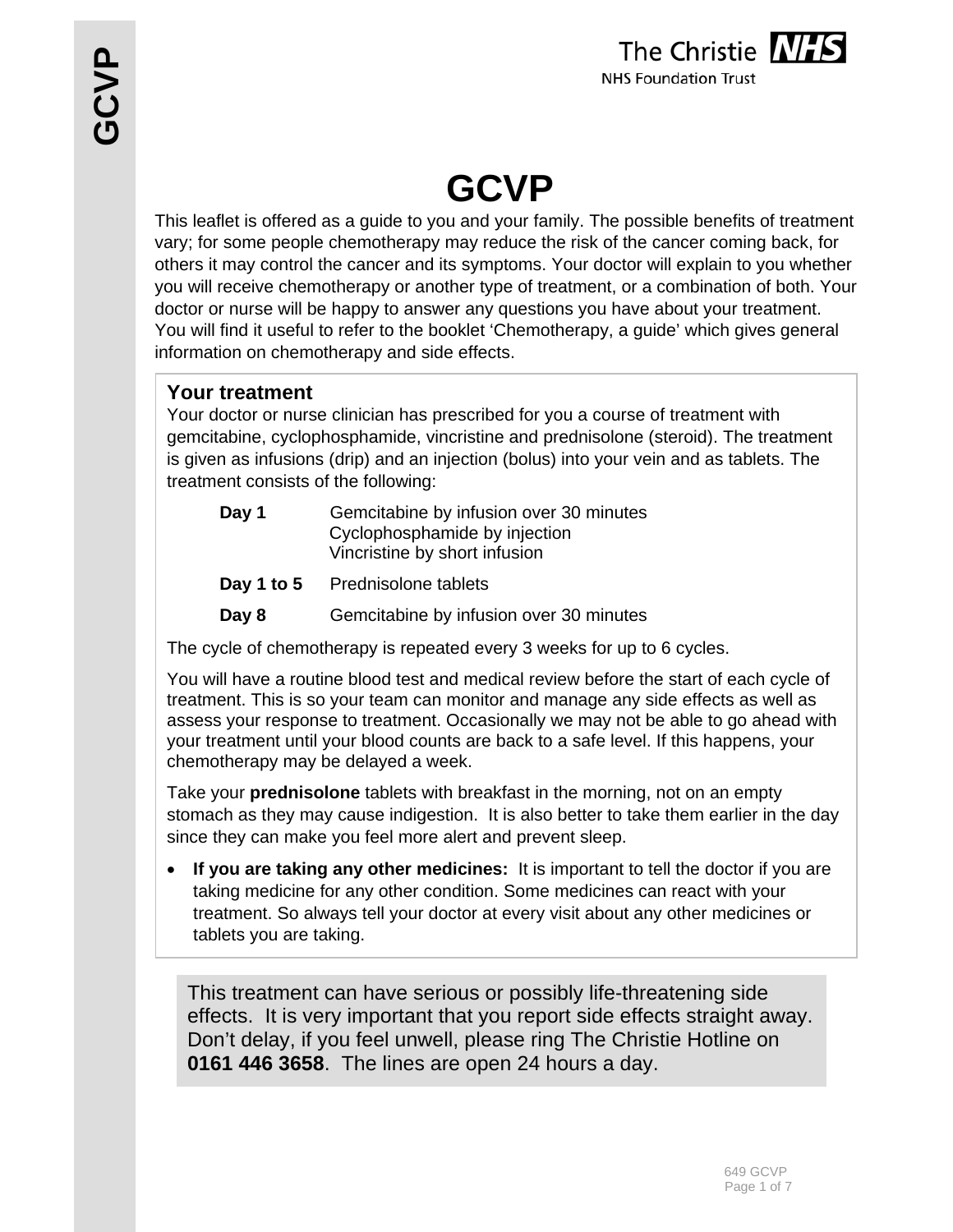## **Possible side effects**

Chemotherapy can cause many different side effects. Some are more likely to occur than others. Everyone is different and not everyone gets all the side effects. Most side effects are usually temporary, but in some rare cases they can be life-threatening. It is important to tell your hospital doctor or nurse about any side effects so they can be monitored and, where possible, treated.

#### **Tumour Lysis Syndrome**

This treatment may cause the rapid breakdown of lymphoma cells, which may lead to abnormalities in the blood. This problem is more likely if you have a lot of disease or if your kidneys do not work as well as they should do. Your doctor will tell you if you are at risk. You may be given a kidney-protective medicine called allopurinol for the first cycle of treatment, and your doctor may do additional blood tests to monitor this side effect. We sometimes admit patients for the first treatment to give intravenous fluids and kidney-protective medication and twice daily monitoring of blood tests for 48 hours.

#### **Common side effects (more than 1 in 10)**

#### **Increased risk of serious infection**

You are vulnerable to infection while you are having chemotherapy. Minor infections can become life-threatening in a matter of hours if left untreated. Symptoms of infection include fever, shivering, sweats, sore throat, diarrhoea, discomfort when you pass urine, cough or breathlessness. We recommend that you use a digital thermometer so you can check your temperature. You can buy one from your local pharmacy.

#### **If you feel unwell, you have symptoms of an infection or your temperature is 37.5ºC or above, or below 36ºC contact The Christie Hotline straight away**.

#### **Anaemia (low number of red blood cells)**

While having this treatment you may become anaemic. This may make you feel tired and breathless. Let your doctor or nurse know if these symptoms are a problem. You may need a blood transfusion.

#### **Bruising or bleeding**

This treatment can reduce the production of platelets which help the blood clot. Let your doctor know if you have any unexplained bruising or bleeding, such as nosebleeds, bloodspots or rashes on the skin, or bleeding gums. You may need a platelet transfusion.

#### **Lethargy**

Chemotherapy often makes you feel tired and lacking in energy. It can be frustrating when you feel unable to cope with routine tasks. If you do feel tired, take rest and get help with household chores. If necessary, take time off work. Gentle exercise such as walking can be beneficial.

#### **Hair thinning**

Some hair loss may occur during treatment. It is advisable to avoid perms, colours, use of hot brushes and vigorous, frequent washing that could increase hair loss. Please remember that this is a temporary side effect and your hair will grow back when your treatment is completed. If you would like an appointment with the wig service, this can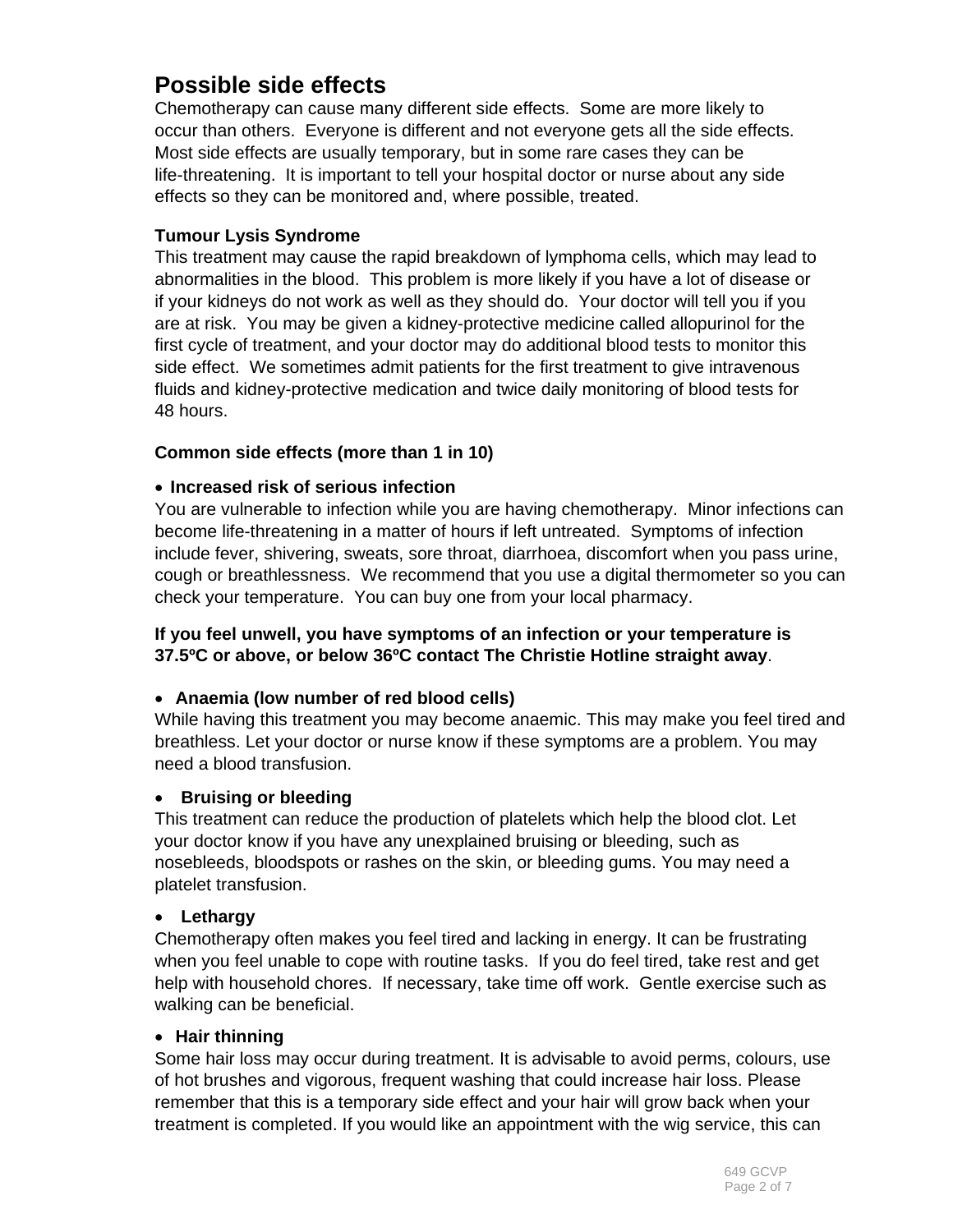be arranged for you by visiting the cancer information centre, or call **0161 446 8100**. Ask the staff for a copy of 'The Wig Fitting Service'. The Maggie's centre runs a head care workshop. Contact Maggie's on **0161 641 4848** or email **manchester@maggiescentres.org** to arrange an appointment.

#### **Skin and nails**

Sometimes as a result of the chemotherapy, your skin may appear darker in colour or lightly tanned, especially around the joints. This is known as hyperpigmentation. Asian and African-Caribbean people may develop noticeable light patches on their skin. Your nails may also discolour or become brittle during treatment. The skin and nails will usually return to normal when treatment is finished.

#### **Constipation**

Vincristine and some anti-sickness tablets can cause constipation. Try to drink plenty of fluids and eat foods high in fibre. Report this to your Christie doctor who may prescribe a suitable laxative. Ask the staff for a copy of 'Eating: Help Yourself' which has useful ideas about diet when you are having treatment.

#### **Uncommon side effects (less than 1 in 10)**

#### **Flu-like symptoms and headache**

Gemcitabine may cause flu-like symptoms such as fever, aches and pains and shivering about 3 to 5 hours after it is given. These symptoms should be temporary and should go within 12 to 24 hours. Paracetamol will help. If your symptoms are particularly severe, tell your doctor on your next visit.

#### **Tingling & numbness in the fingers or toes/muscle weakness**

This is common but is usually only mild and temporary. It can sometimes last for some time or become permanent. Sometimes you may also have difficulty controlling the muscles in your arms and legs or your balance. Please report these symptoms to your doctor on your next hospital visit.

#### **Nausea and vomiting (sickness)**

The severity of this varies from person to person. Anti-sickness medication will be given along with your chemotherapy to prevent this. You will also be given antisickness tablets to take at home. If you continue to feel or be sick, contact your GP or The Christie, because your anti-sickness medication may need to be changed or increased.

#### **Bladder irritation**

Cyclophosphamide may cause a burning sensation or irritation on passing urine because the medicine irritates the bladder wall. When you have cyclophosphamide, try to drink plenty of fluids throughout the day and for 72 hours afterwards. Also, try to pass urine as soon as the urge is felt. Tell your doctor or nurse as soon as possible if you have this side effect.

#### **Mood changes**

Prednisolone tablets can affect your mood. This may result in mood swings and irritability. You may also have difficulty in sleeping. You may feel very energetic and have a good appetite when you take the tablets, and then lethargic and low in mood when you stop. If you experience this side effect and find it hard to tolerate you should discuss it with your doctor.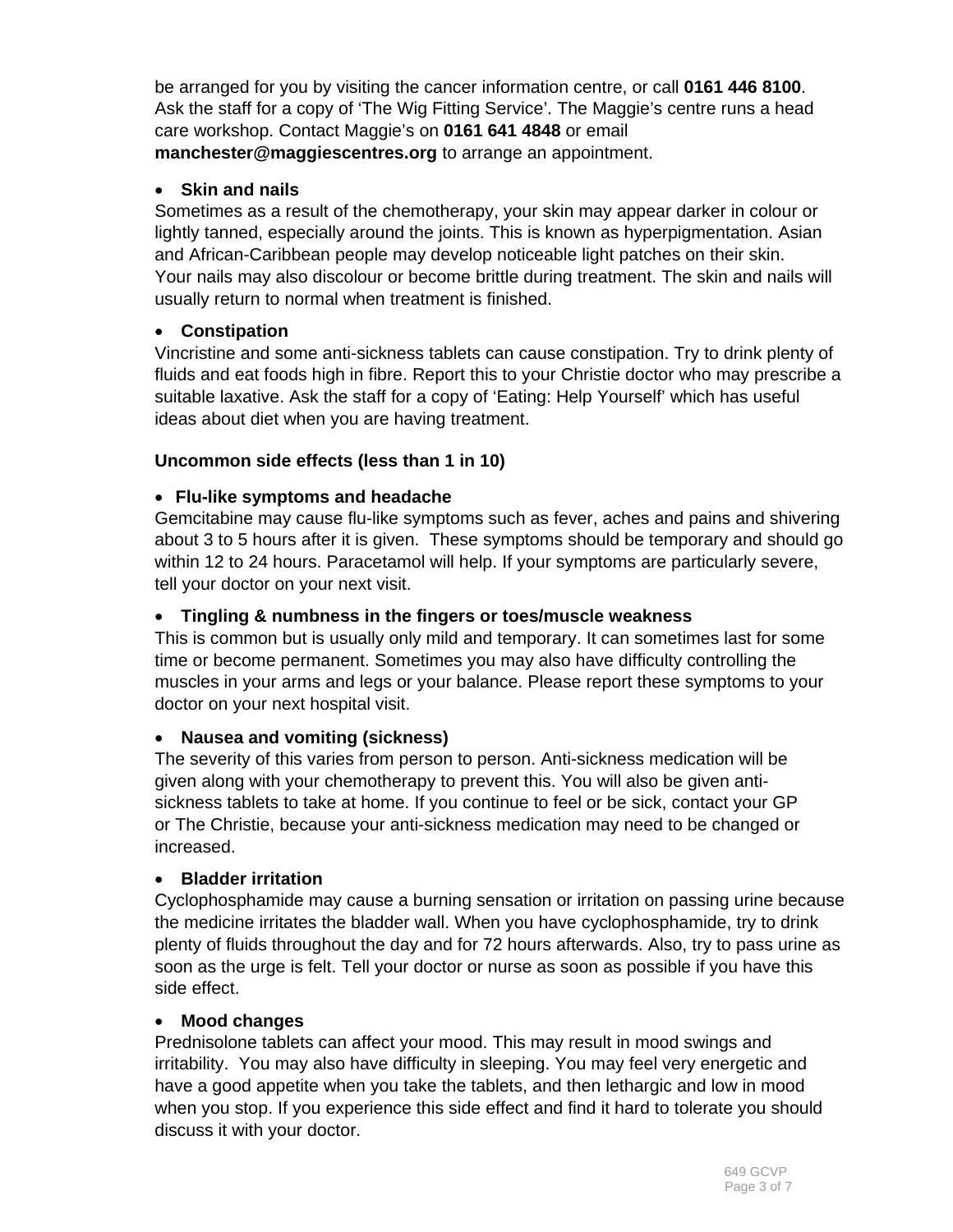#### **Blood sugar**

Prednisolone can cause your blood sugar to rise. If you are diabetic then you may need to increase the dose of any diabetic medication you take (insulin or tablets). You should discuss this with your doctor before starting the chemotherapy. Prednisolone can also induce diabetes in people not known to have this disease. This is normally reversible although you may need to take some diabetic medication while you are having chemotherapy.

#### **Skin rash**

You may develop a skin rash. This is usually mild and easily treated. Please tell your doctor on your next visit. Sometimes blisters develop on your skin. Inform your doctor if this occurs.

#### **Sore mouth**

Your mouth may become sore or dry, or you may notice small mouth ulcers during this treatment. Drinking plenty of fluids and cleaning your teeth regularly and gently with a soft toothbrush can help to reduce the risk of this happening. We can prescribe a mouthwash for you to use during treatment. You can dilute this with water if your mouth is sore. Ask your doctor or nurse for further advice. There is also general mouth care information in the chemotherapy booklet. If you continue to have a sore mouth, please contact The Christie Hotline.

#### **Rare side effects (less than 1 in 100)**

#### **Breathlessness**  $\mathbb{N}$

Very rarely gemcitabine can cause inflammation of your lungs. This can make you breathless. Tell your doctor if you develop this problem while you are having this chemotherapy.

#### **Fluid retention/swelling**

Your hands, face and feet/legs may become swollen on this chemotherapy. This is usually mild and temporary, no specific treatment is needed. Keeping your feet and legs raised may help. Tell your doctor if the swelling is severe.

 **Extravasation** is when chemotherapy leaks outside the vein. If you develop redness, soreness or pain at the injection site **at any time** please let us know straight away.

#### **Serious and potentially life threatening side effects**

In a small proportion of patients chemotherapy can result in very severe side effects which may rarely result in death. The team caring for you will discuss the risk of these side effects with you.

## **Sex, contraception & fertility**

**Protecting your partner and contraception:** We recommend that you or your partner use a condom during sexual intercourse while you are having the course of chemotherapy. Chemotherapy is dangerous to unborn babies and this will also protect you and your partner from any chemotherapy drugs that may be present in semen and in the vagina. If you suspect that you may be pregnant please tell your doctor immediately.

**Fertility:** This chemotherapy may affect your ability to have children. Your doctor or nurse should have discussed this with you. If not, please ask them before you start treatment.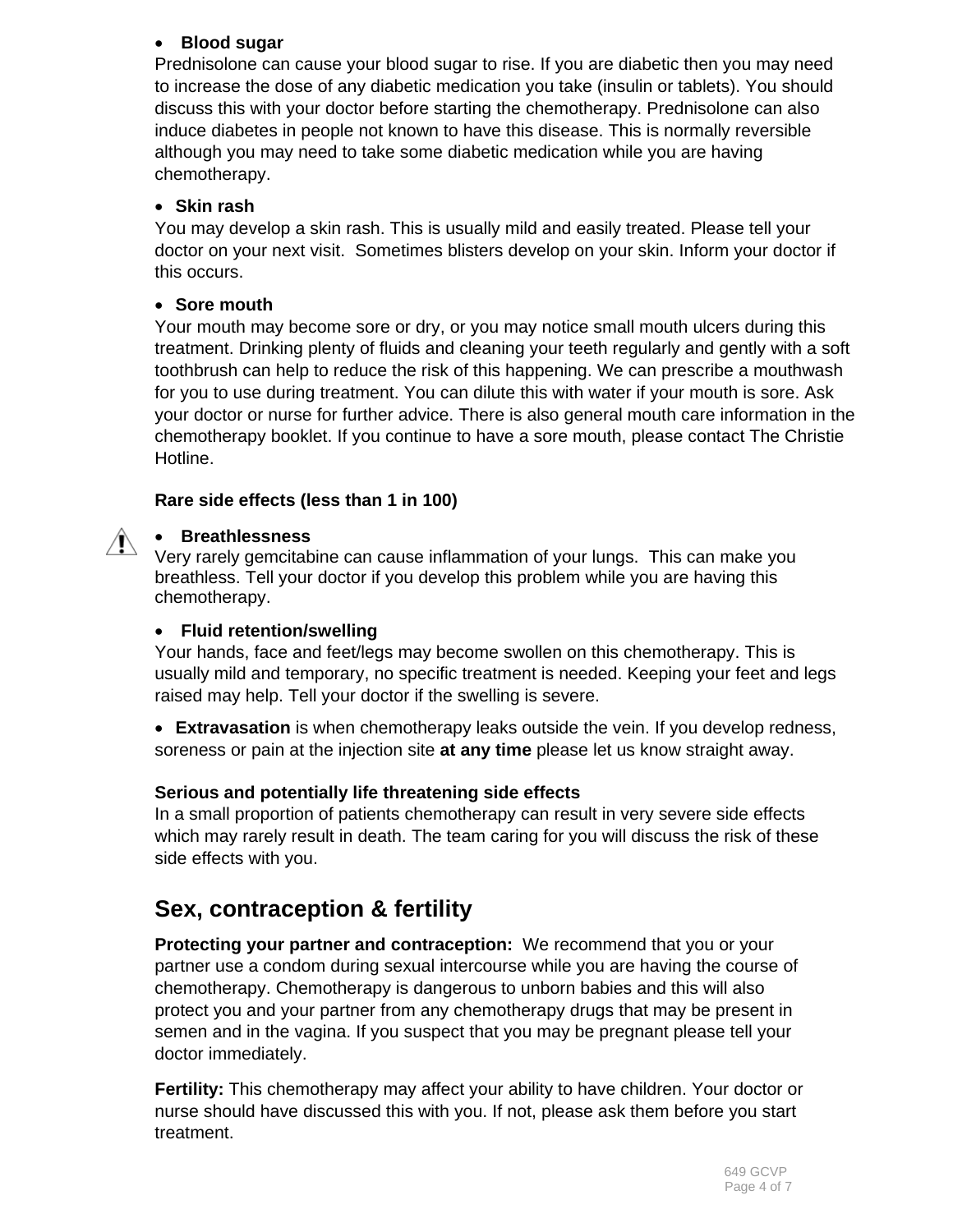## **Late side effects**

Some side effects may become evident only after a number of years. In reaching any decision with you about treatment, the potential benefit you receive from treatment will be weighed against the risks of serious long term side effects to the heart, lungs, kidneys and bone marrow. If any of these problems specifically applies to you, the doctor will discuss these with you and note this on your consent form.

With some drugs such as cyclophosphamide there is also a small but definite risk of an increased chance of developing another cancer.

#### **Contacts**

If you have any general questions or concerns about your treatment, please ring the area where you are having treatment:

| • Haematology day unit                |                                                                                                                                      | 0161 446 3924                                                            |  |
|---------------------------------------|--------------------------------------------------------------------------------------------------------------------------------------|--------------------------------------------------------------------------|--|
| • Lymphoma clinical nurse specialists |                                                                                                                                      | 0161 446 8573                                                            |  |
| • Lymphoma secretaries                | 0161 446 3753<br>0161 446 3360<br>0161 446 3956<br>0161 446 3332 Professor Cowan<br>0161 446 3302 Dr Harris/Dr Chan<br>0161 446 3869 | Professor Radford/Dr Linton<br>Professor Illidge<br>Dr Smith<br>Dr Bloor |  |
| • Palatine Treatment Ward             | 0161 446 3960/3961                                                                                                                   |                                                                          |  |
| General enquiries<br>$\bullet$        | 0161 446 3000                                                                                                                        |                                                                          |  |
|                                       |                                                                                                                                      |                                                                          |  |
|                                       |                                                                                                                                      |                                                                          |  |